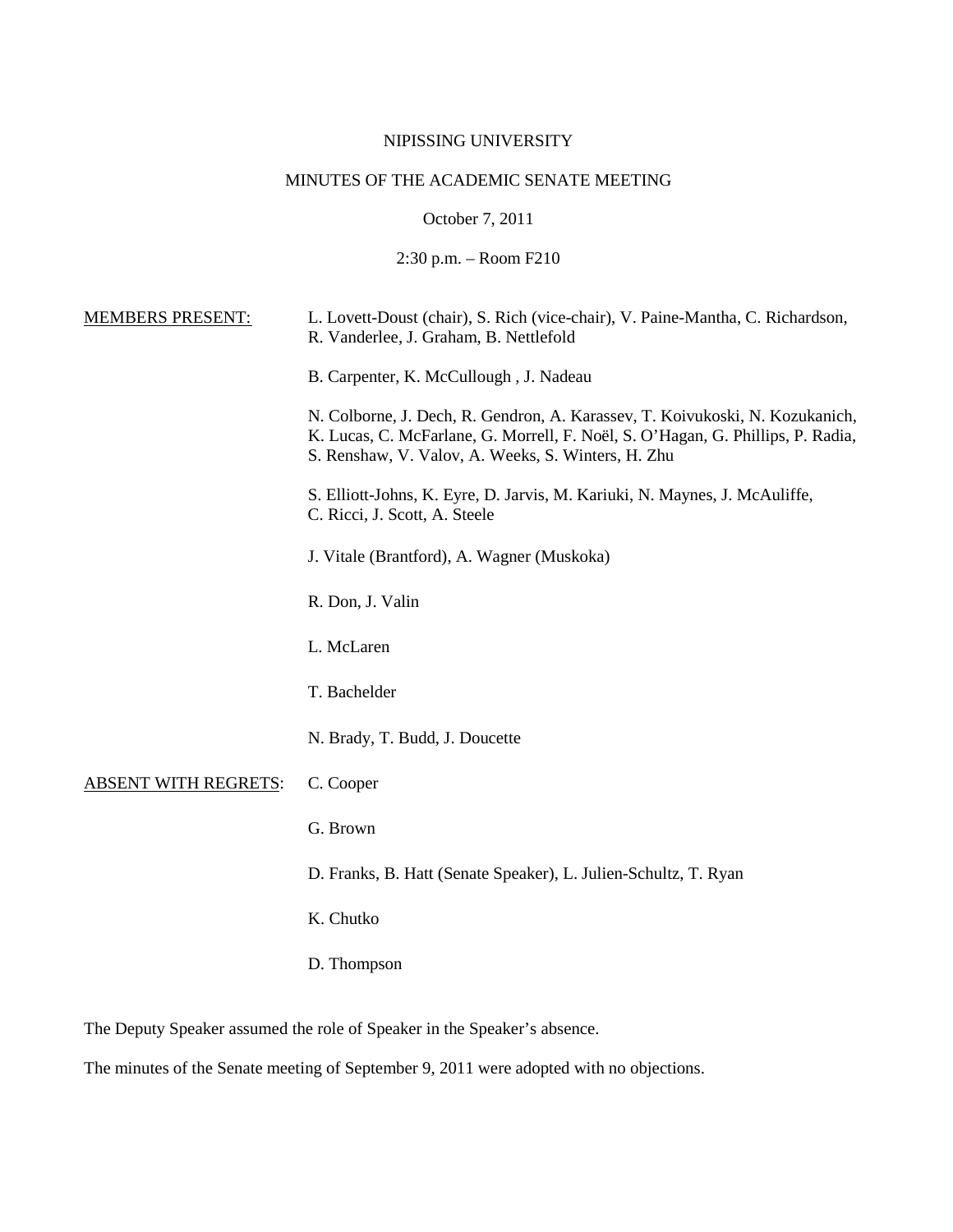#### BUSINESS ARISING FROM THE MINUTES

The following is the response provided by Senator Rich regarding the questions raised at the September Senate meeting about the Treaty Learning Centre:

# **When, by whom and why was it decided to set aside a suite of rooms for this purpose (particularly since all space had already been allotted by the appropriate planning committee)?**

Original and initial plans for the Learning Library had a designated space for Aboriginal teaching and learning, this was done in collaboration with the Aboriginal Education Councils of both Canadore and Nipissing. The leadership of the college and university confirmed in spring 2011 that such a space would be designated.

**What exactly does this statement mean as to the type of activities which will take place in this room?**The Treaty Learning Centre offers a place and recognized space to teach and learn about treaty relationships in collaboration with researchers, scholars, elders and leadership in Aboriginal communities

## **Who will have access to this room and what protocols are in place to make it available?** Anyone who wishes access.

## **Who will decide when and how it can be used?**

See above

# **Who will study and discourse on the history etc of First Nations in this room?**

Whoever wants to….it depends on who has an interest.

## **Why are the maps donated by the Chancellor which are not about treaties presently located in this room?**

It is an appropriate location. The maps provide an understanding of the land at that period of time and may help us to understand some of the factors that had an impact on the development of treaties, after all we are all treaty people.

## **Why was there no consultation with the academic side about this (the library committee of senate perhaps)?**

You must remember that there are two institutions that have responsibility for and a stake in the library. Although the Library committee may make recommendations about library holdings, the management of the space in the library is not within the purview of the committee.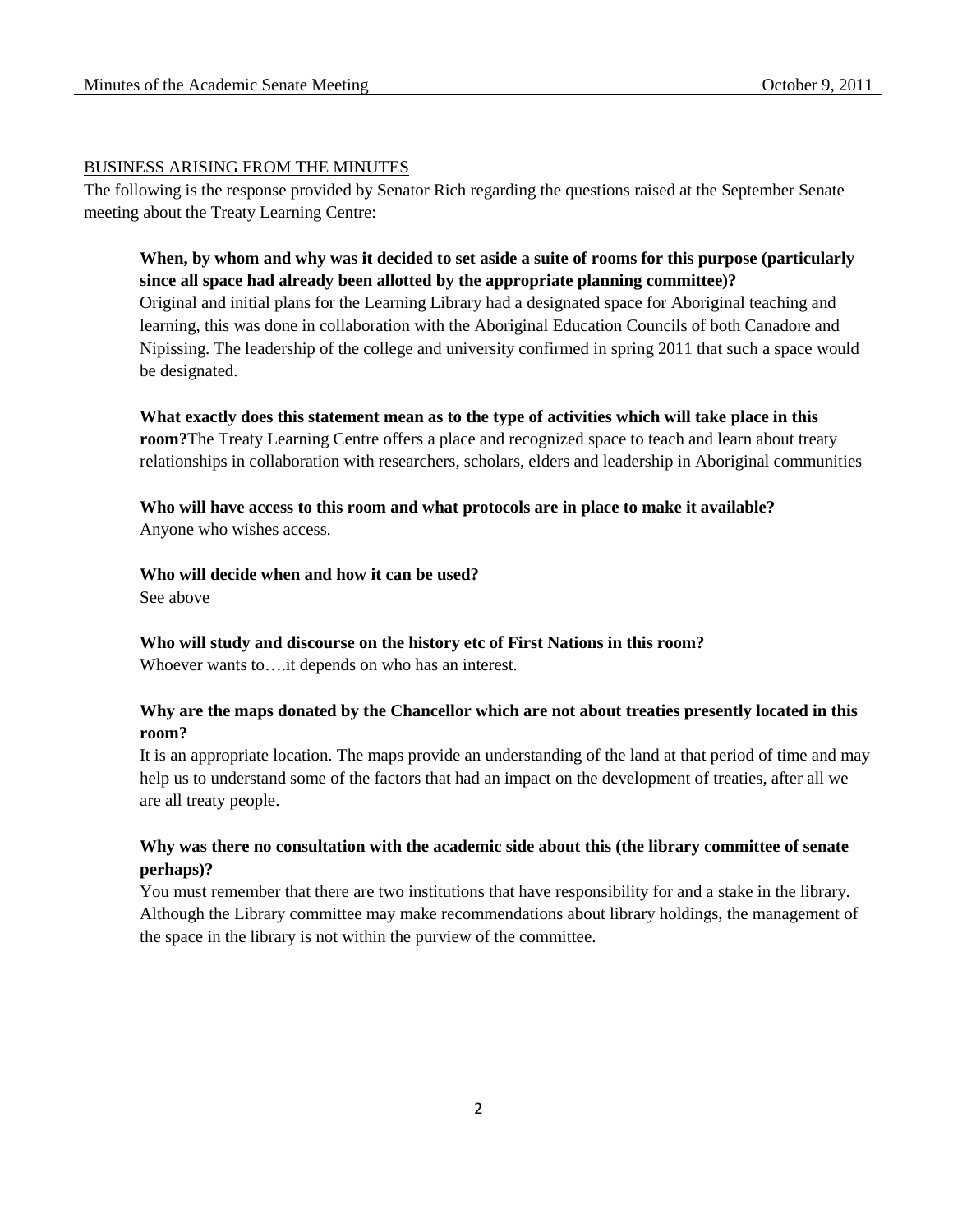Senator Rich advised Senate that the answers to the questions raised at the September Senate meeting regarding the Schulich Fellowship Award for Faculty may be found on our website at: [http://www.nipissingu.ca/departments/centre-for-flexible-teaching-and-learning/schulich-fellowship](http://www.nipissingu.ca/departments/centre-for-flexible-teaching-and-learning/schulich-fellowship-award/Pages/Schulich-Fellowship-Award-Program.aspx)[award/Pages/Schulich-Fellowship-Award-Program.aspx](http://www.nipissingu.ca/departments/centre-for-flexible-teaching-and-learning/schulich-fellowship-award/Pages/Schulich-Fellowship-Award-Program.aspx)

## QUESTION PERIOD

In response to a question about activities at other northern universities, the President indicated that with a generous donation from Seymour Schulich, Nipissing is embarking on a rebranding strategy. She also noted that the two new programs at the other northern universities have been in incubation for a number of years.

#### REPORTS of STANDING COMMITTEES and FACULTY or UNIVERSITY COUNCILS

#### Senate Executive Committee

MOTION 1: Moved by L. Lovett-Doust, seconded by C. McFarlane that the Report of the Senate Executive Committee dated September 29, 2011 be received, with the revisions as outlined. CARRIED

#### Graduate Studies Council

- MOTION 2: Moved by S. Rich, seconded by N. Kozukanich that the Report of the Graduate Studies Council dated September 20, 2011 be received. CARRIED MOTION 3: Moved by S. Rich, seconded by N. Kozukanich that Senate approve the addition of
- ENST5454 Masters Thesis to the Master in Environmental Studies (MES) and Master of Environmental Sciences (MESc), as outlined. CARRIED

### OTHER BUSINESS

- MOTION 4: Moved by L. Lovett-Doust, seconded by C. McFarlane that Senate move into an incamera session. CARRIED
- MOTION 5: Moved by L. Lovett-Doust, seconded by S. Renshaw that Senate move out of the incamera session. CARRIED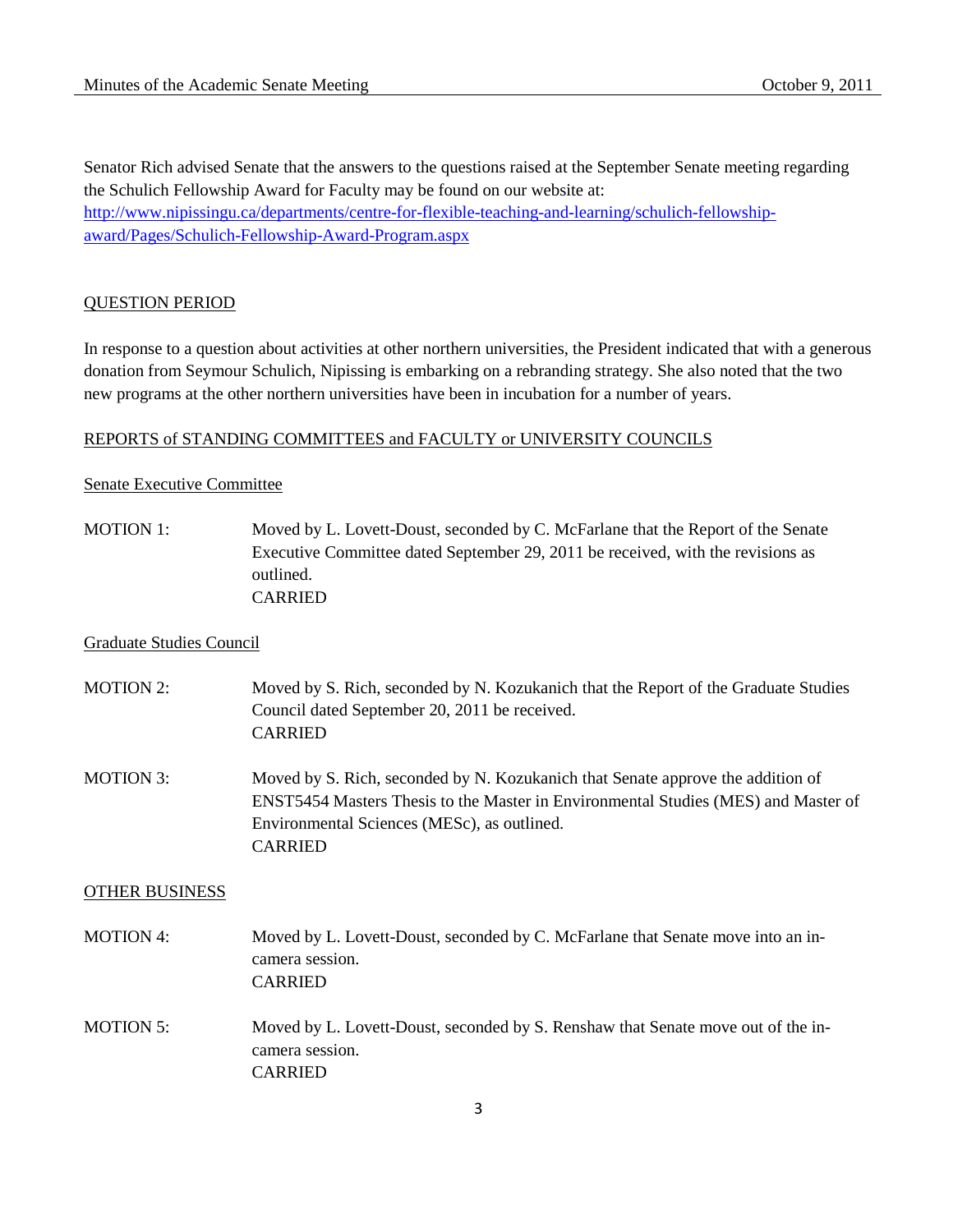#### AMENDMENT of BYLAWS

- MOTION 6: Moved by K. McCullough, seconded by S. Rich that the following be approved as an omnibus motion:
	- That Senate approve the dissolution of the Academic Planning Committee, Article 9.2 of the Senate by bylaws, effective October 31, 2011.
	- That Senate approve the dissolution of the Program Reviews and Appraisals Subcommittee, Article 9.2.2 of the Senate bylaws, effective October 31, 2011.
	- That Senate approve the creation of the Planning and Priorities Committee, Article 9.2 of the Senate bylaws, effective November 1, 2011 as outlined.
	- 9.2 Planning and Priorities Committee
		- (a) Ex Officio Members:
			- (i) the VPAR or designate, who shall be chair;
			- (ii) the Dean of each Faculty, or their designate;
			- (iii) the Registrar (non-voting); and
			- (iv) the Executive Director of Library Services, or designate (nonvoting).
		- (b) Members Elected by Senate or Faculty Councils:
			- (i) one (1) tenured or tenure-track faculty Senator\* from each Faculty, one of whom shall be elected by the Committee to serve as Vice-Chair;
			- (ii) one (1) tenured or tenure-track faculty non-Senator\* from each Faculty;
			- (iii) one (1) faculty Senator from the regional campuses;
			- (iv) one (1) undergraduate student Senator
			- (v) one (1) graduate student Senator

\*minimum two (2) years previous Nipissing University Experience required; 50% tenured faculty required.

- (c) Terms of Reference:
	- (i) to engage in an on-going process of long-range academic planning in accordance with the overall academic objectives of the university, and to make recommendations to Senate as appropriate;
	- (ii) as a part of (i) to review and update on an annual basis for Senate approval, the Nipissing University Strategic Academic Plan,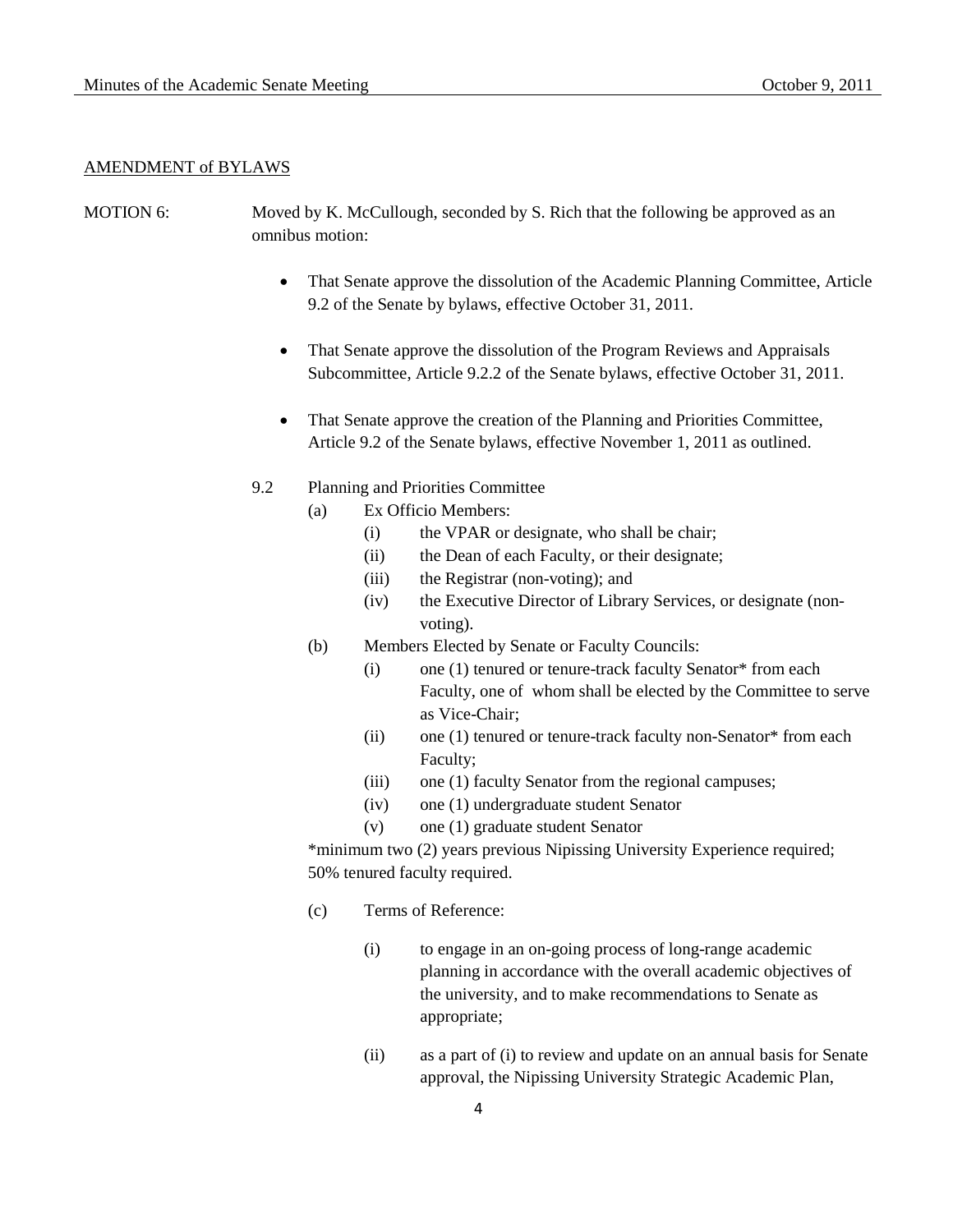which includes the setting of priorities related to the introduction of new programs or adjustments to current offerings and associated recommendations for appropriate resources.

(iii) to consider for approval and recommendation to Senate, Stage 1 concept approval and Stage 2 Business and implementation plan approval of all proposed new undergraduate and graduate programs in accordance with the Nipissing University Quality Approval Policy and Process (IQAP) as approved by Senate and required in the provincial Quality Assurance Process Guidelines.

- (iv) to direct to Senate or its relevant committees/subcommittees, as necessary, any issues which arise from the Committee's planning discussions regarding physical facilities or other aspects of the educational environment.
- (v) to consider for approval and conveyance to Senate, reports and recommendations of the Admissions and Enrolment Planning subcommittee.
- (vi) to periodically review (every 3 years) the Nipissing University Quality Assurance Policy and Process.
- (vii) for each scheduled program review as required under the IQAP guidelines advise and assist the VPAR in overseeing and ensuring the satisfactory completion of Steps 1-7.
- (vi) to deal with such other matters as may be assigned from time to time by Senate.

## CARRIED

- MOTION 7: Moved by K. McCullough, seconded by S. Elliott-Johns that Senate approve that all references to the Academic Planning Committee and the Program Review and Appraisals Subcommittee in the Senate bylaws be changed to read Planning and Priorities Committee. CARRIED
- MOTION 8: Moved by K. McCullough, seconded by C. McFarlane that Senate approve the modification of Article 9.3(ii) to read:

"to consider for approval and conveyance to PPC and/or Senate, reports and recommendations of the Faculty Councils regarding changes or additions to undergraduate curriculum, including proposals for Stage 2 (Curriculum) after approval of new undergraduate programs prepared in accordance with the *IQAP Approval Process*, as required in the provincial *Quality Assurance Guidelines.*" CARRIED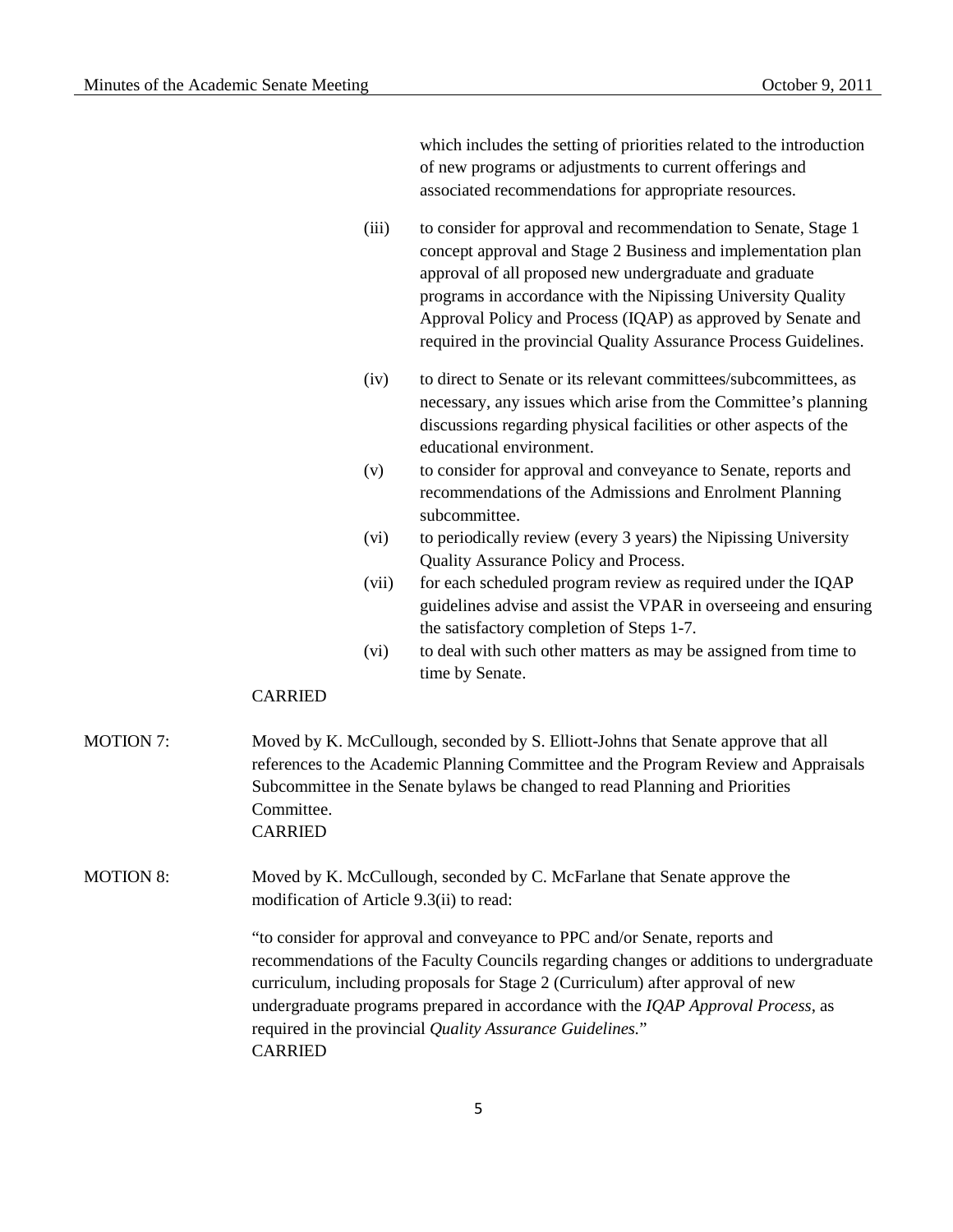| <b>MOTION 9:</b>  | Moved by K. McCullough, seconded by S. Rich that Senate approve the modification of<br>Article $10.1.1(c)(i)$ to read:                                                                                                                                                                             |
|-------------------|----------------------------------------------------------------------------------------------------------------------------------------------------------------------------------------------------------------------------------------------------------------------------------------------------|
|                   | "proposals for Stage 2 approval of new undergraduate programs prepared in accordance<br>with the Nipissing University IQAP, as required in the provincial Quality Assurance<br>Guidelines".<br><b>CARRIED</b>                                                                                      |
| <b>MOTION 10:</b> | Moved by K. McCullough, seconded by D. Jarvis that Senate approve :                                                                                                                                                                                                                                |
|                   | the dissolution of the Continuing and Distance Education Subcommittee, Article<br>9.5.5 of the Senate bylaws, and                                                                                                                                                                                  |
|                   | and two additions to the terms of reference of the Teaching and Learning<br>Committee:                                                                                                                                                                                                             |
|                   | to engage in on-going review, needs assessment and policy<br>9.5(c)(v)<br>development in all matters related to continuing education and<br>the development, delivery and review of courses delivered at a<br>distance, and to make recommendations as necessary and<br>appropriate to Senate; and |
|                   | to encourage best practices in distance education by continuing to<br>9.5(c)(vi)<br>assess the appropriateness and effectiveness of various delivery<br>modes.                                                                                                                                     |
|                   | <b>CARRIED</b>                                                                                                                                                                                                                                                                                     |

MOTION 11: Moved by K. McCullough, seconded by S. Rich that Senate approve the name change in Article 9.5(c)(ii) from the Office of Instruction and Learning to the Centre for Flexible Teaching and Learning. CARRIED

## NOTICES of MOTION (3)

- **Notice of Motion** (regarding amendments to representation on the Board of Governors, Article 11.0 of the Senate bylaws)
- **Notice of Motion** (regarding amendments to the Graduate Studies Council, Articles 10.4(a)(i) and (ii) of the Senate bylaws)
- **Notice of Motion** (regarding amendments to the University Research Council, Articles 10.2(b)(iv) and (v) of the Senate bylaws)"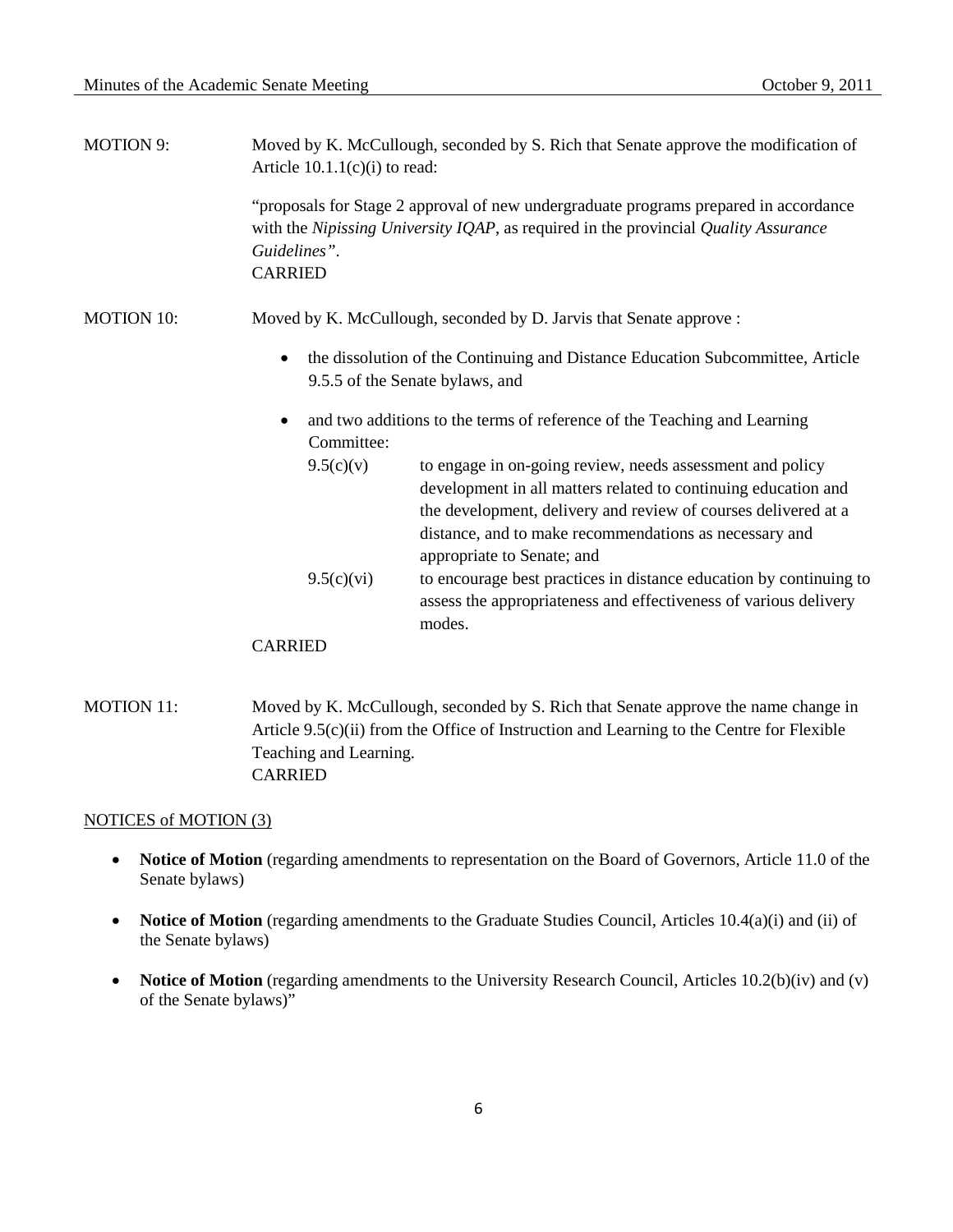#### **ELECTIONS**

• Elect one faculty Senator to serve on the Undergraduate Studies Committee until June 30, 2012.

## **Acclaimed: C. McFarlane**

• Elect one faculty Senator to serve on the Student Appeals Committee until June 30, 2012.

**Acclaimed: K. Eyre**

#### REPORTS FROM OTHER BODIES

### **Board of Governors**

Senator Bachelder, Board representative to Senate, reported that the Board of Governors held its first meeting of the new academic year on Thursday, October 6. Board Chair Paul Belanger welcomed everyone and introduced the new external and constituent Board members. Three guests gave presentations. These included David Benoliel, Vice-President and Managing Director of CX Interactive, the firm hired by Nipissing University to support the 3 phased brand positioning project. Ms. Devon MacPherson, a 3rd year Sociology student gave a PowerPoint presentation to inspire others to use their life to leave a legacy. She described her project, "Giving for 31" where she has volunteered with numerous charities for a one month period. Senator Phillips introduced herself as the new President of the Nipissing University Faculty Association and gave a presentation to the Board members outlining the mandate and responsibilities of the Faculty Association.

The President gave an update of the progress that has been made regarding the strategic planning exercise. Four Action Planning Teams have now made their presentations to the University Management Group. The President praised the excellent work being done by the APTs; it was noted that 140 people are engaged in Action Planning Teams.

At the Annual Board Dinner held on September 20, several staff members were honoured for their long-standing service to the university. Retired staff and Board members were recognized and plaques were presented.

A brief presentation was given regarding the plans for the upcoming Board Retreat to be held in Muskoka, October 29 & 30. This year's theme will be Launching our Advancement – Celebration 2012. Nipissing University will celebrate its  $20<sup>th</sup>$  anniversary as an independent, chartered university in 2012. It is also significant as the 15th anniversary of the opening of the regional campus in Muskoka.

The university's auditor provided some background regarding the university's financial statements. The Board accepted the recommendation from the Audit & Finance Committee to approve the Consolidated Audited Financial Statements for the year ended April 30, 2011.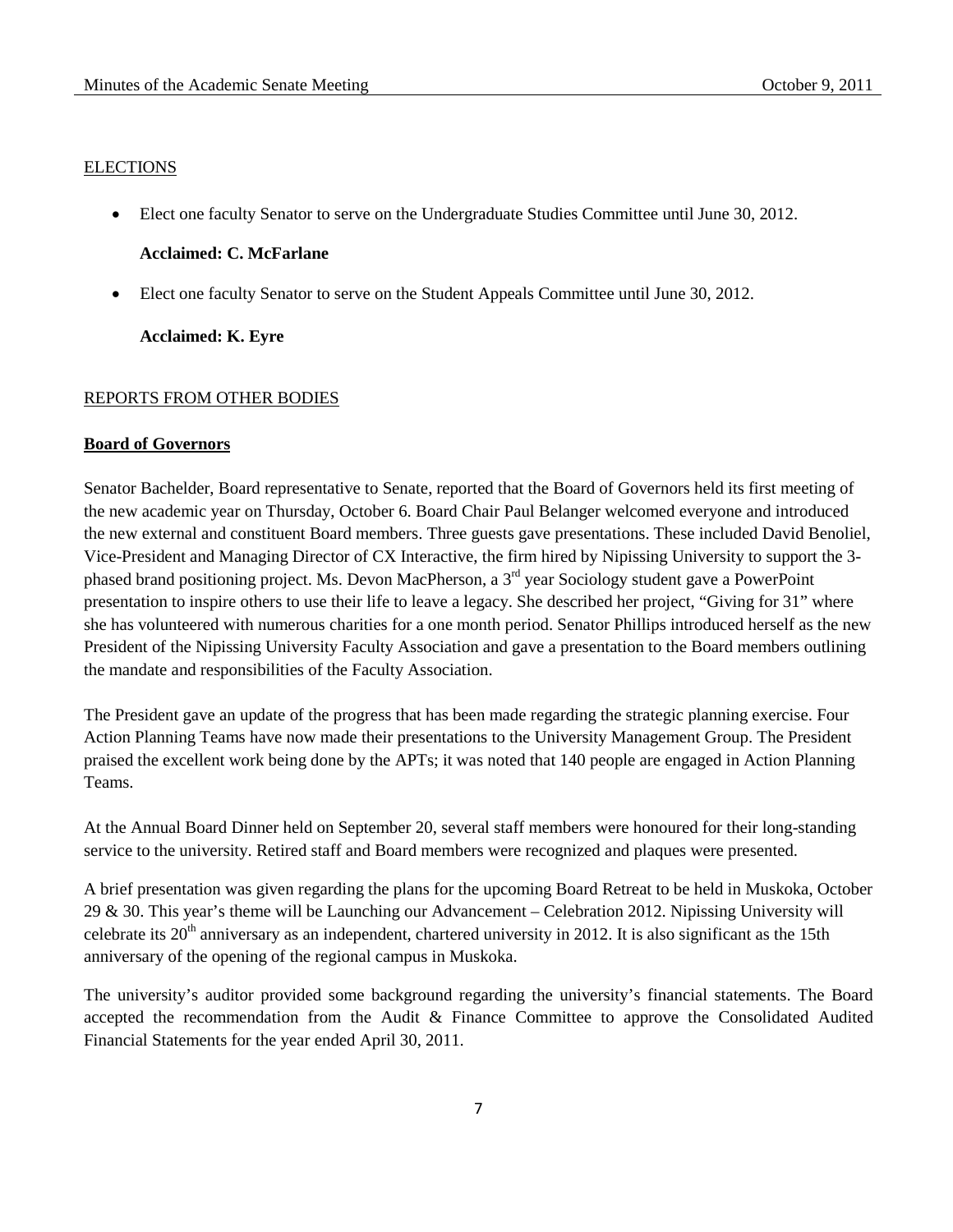There are currently four vacancies on the Board and it is a high priority item of the University Governance Committee to fill these positions. If anyone has any potential names of candidates, bring them forward to me, or the Board Chair, Paul Belanger.

The Alumni Association representative informed the Board of the hugely successful Homecoming Weekend that included record attendance and participation. A special awards reception was held on September 30 in the Harris Learning Library recognizing 30 Alumni.

## NEW BUSINESS

### Undergraduate Studies Report

| <b>MOTION 12:</b> | Moved by R. Vanderlee, seconded by A. Weeks that Senate consider receipt of the<br>Report of the Undergraduate Studies Committee dated September 22, 2011, be received.<br><b>CARRIED</b>                                                                                                                                                                  |
|-------------------|------------------------------------------------------------------------------------------------------------------------------------------------------------------------------------------------------------------------------------------------------------------------------------------------------------------------------------------------------------|
| <b>MOTION 13:</b> | Moved by R. Vanderlee, seconded by C. McFarlane that the Report of the Undergraduate<br>Studies Committee dated September 22, 2011, be received.<br><b>CARRIED</b>                                                                                                                                                                                         |
| <b>MOTION 14:</b> | Moved by R. Vanderlee, seconded by B. Carpenter that Senate approve the addition of the<br>following courses to the BBA program as outlined in the attached document:<br>ADMN2707 - Math and Statistics II<br>$\bullet$<br>ADMN3337 - Field Placement I<br>٠<br>ADMN4337 - Field Placement II<br>$\bullet$<br>ADMN3336 – Special Project<br><b>CARRIED</b> |
| <b>MOTION 15:</b> | Moved by R. Vanderlee, seconded by B. Carpenter that Senate approve the removal of<br>MKTG2127 Marketing Management as a core requirement in the BBA and maintained<br>as a program requirement in the Marketing Stream as outlined.<br><b>CARRIED</b>                                                                                                     |
| <b>MOTION 16:</b> | Moved by R. Vanderlee, seconded by B. Carpenter That Senate approve the addition of<br>ADMN3337 Field Placement I (iLEAD), ADMN4337 Field Placement II (iLEAD) and<br>ADMN3336 (iLEAD) Special Project to the list of iLEAD courses as outlined.<br><b>CARRIED</b>                                                                                         |
| <b>MOTION 17:</b> | Moved by R. Vanderlee, seconded by C. McFarlane that Senate approve the addition of<br>the following courses to the Social welfare and Social Development program at outlined<br>in the attached document:<br>SWLF3266 – Religion and Social Welfare<br>SWLF4006 - Social Development<br>٠                                                                 |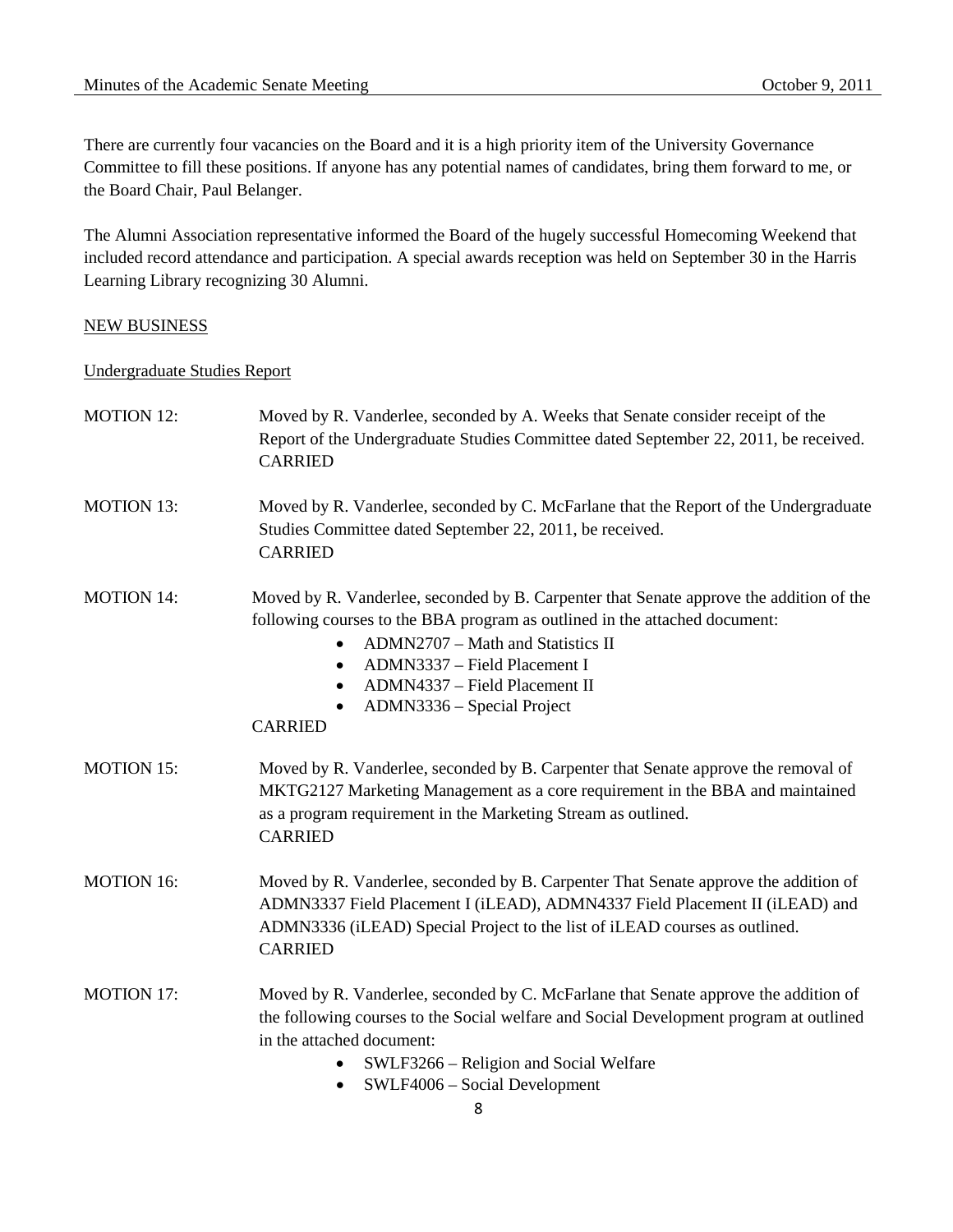• SWLF4007 – Honours Seminar CARRIED MOTION 18: Moved by R. Vanderlee, seconded by N. Maynes that Senate approve the change to the course code and prerequisites of SWLF3995 – Community Service Learning for Social Development to SWLF2995 - Community Service Learning for Social Development, as outlined in the attached document. CARRIED MOTION 19: Moved by R. Vanderlee, seconded by C. McFarlane that Senate approve the deletion of SWLF4005 – Research Essay as outlined. CARRIED

### ANNOUNCEMENTS

The President began her announcements by thanking current and former students as well as faculty and staff for a very successful homecoming weekend.

She was also pleased to report that on November 3, there will be a panel discussion involving John Ralston Saul, José Barreiro, and Dr. Shawn Atleo titled A Call to Innovate: Creating Conditions to compel meaningful change in Indigenous Education. The discussion will be moderated by our Chancellor, Dr. Jon Dellandrea. The following day, in the morning, there will be a Canadian Premiere of the documentary, "Chawaytiri Strengthens: Message for the Future" produced by the Smithsonian National Museum of the American Indian, and in the afternoon John Ralston Saul will receive an honorary doctorate at the Fall convocation.

On September 28, the President, along with Senator McLaren, were invited as special guests to witness the Lieutenant Governor of Ontario, Dr David Onley, and Dr. Marc Kielburger (both honourary doctoral recipients of Nipissing University) become honourary witnesses to the Truth and Reconciliation Commission.

The President wanted senators to be made aware of a new book, soon to be released, called *Academic Reform* coauthored by Ian Clark, David Trick and Richard Van Loon. Among other propositions, the authors suggest that some universities should be designated as "teaching only", while others will have more focus on research. They also propose a category of career-long "teaching only" faculty who would find positions at such institutions. The President expressed her concerns over these concepts and indicated that she will welcome discussion of how Nipissing will make a coherent and data driven argument in support of the value of the teacher/scholar, and the importance of allowing diversity in the academy, where younger institutions like Nipissing will have the opportunity to continue to evolve selected areas of research and teaching.

The Vice-President Academic and Research thanked Senator Koivukoski for organizing the recent political forum. This gave the Nipissing community an opportunity to hear what each of the candidates had to say. Senator Rich reiterated what the President had said regarding the role of small universities do in terms of research. She indicated